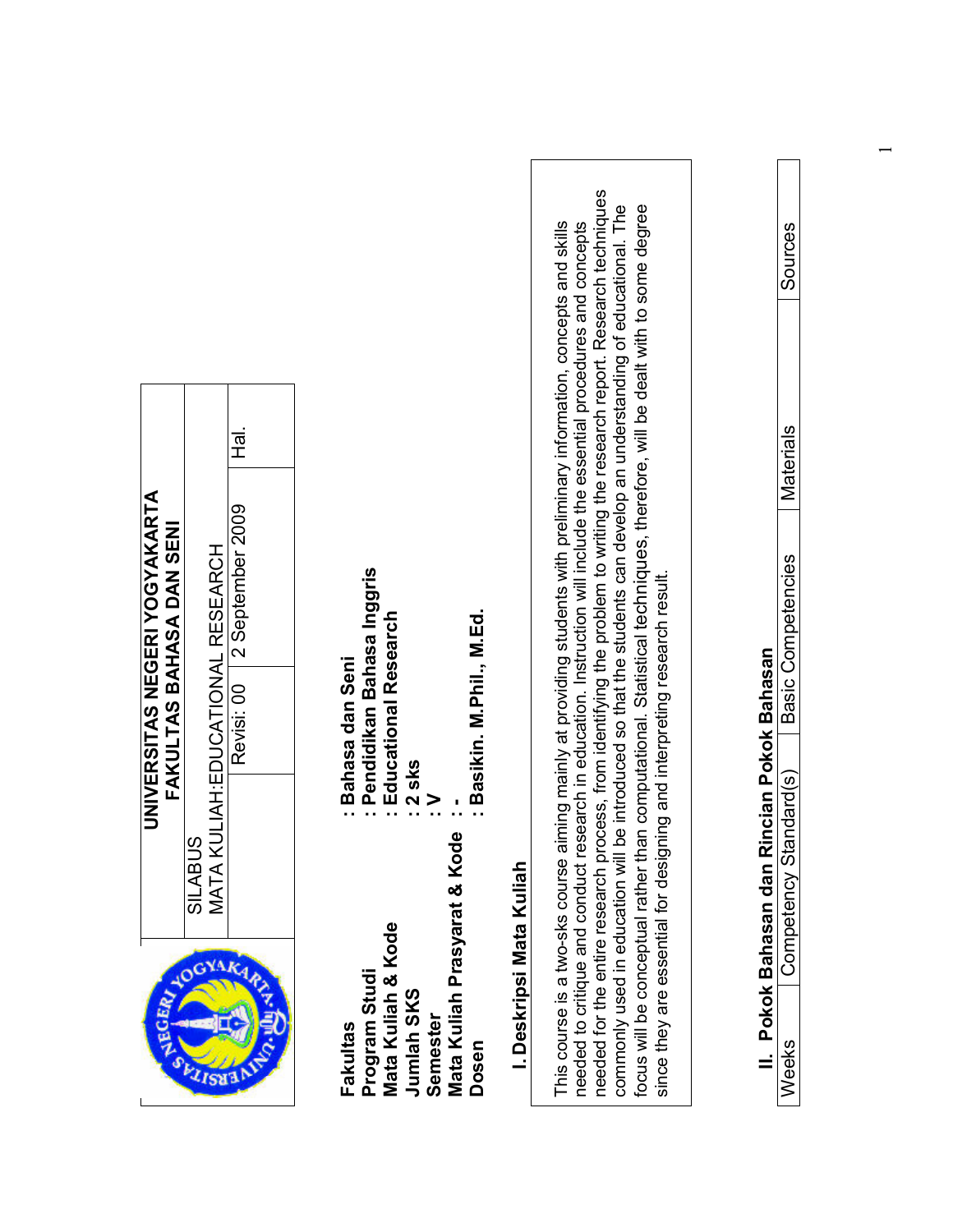| scopes and areas<br>Students are able<br>Students are able<br>Students are able<br>of research in<br>to identify the<br>researchable<br>to formulate<br>problems in<br>problems in<br>educational<br>educational<br>Education.<br>to identify<br>research.<br>research.<br>$\div$<br>$\overline{\mathbf{v}}$<br>က | natures of quantitative,<br>qualitative and mixed-<br>The definition and<br>research designs   | quantitative research;<br>quantitative research<br>Research designs in<br>Types and roles of<br>variables in |                                                                       |                   |                                                                  |
|-------------------------------------------------------------------------------------------------------------------------------------------------------------------------------------------------------------------------------------------------------------------------------------------------------------------|------------------------------------------------------------------------------------------------|--------------------------------------------------------------------------------------------------------------|-----------------------------------------------------------------------|-------------------|------------------------------------------------------------------|
| identify the scopes and<br>research in Education<br>areas of problems in<br>Students are able to                                                                                                                                                                                                                  | Students pick out certain<br>research designs based<br>research problems.<br>on the identified | Students are able to                                                                                         | Representative sample,<br>random sampling, non-<br>buldues uopue.     |                   | characteristics of<br>Types and                                  |
|                                                                                                                                                                                                                                                                                                                   |                                                                                                |                                                                                                              | Population, sample &<br>Quantitative research:<br>sampling techniques | Mid-semester test | Case<br>study, phenomenological, and<br>research:<br>Qualitative |
|                                                                                                                                                                                                                                                                                                                   |                                                                                                | ニーニ                                                                                                          | ミン                                                                    | $\bar{5}$         | ×<br>三<br>マ                                                      |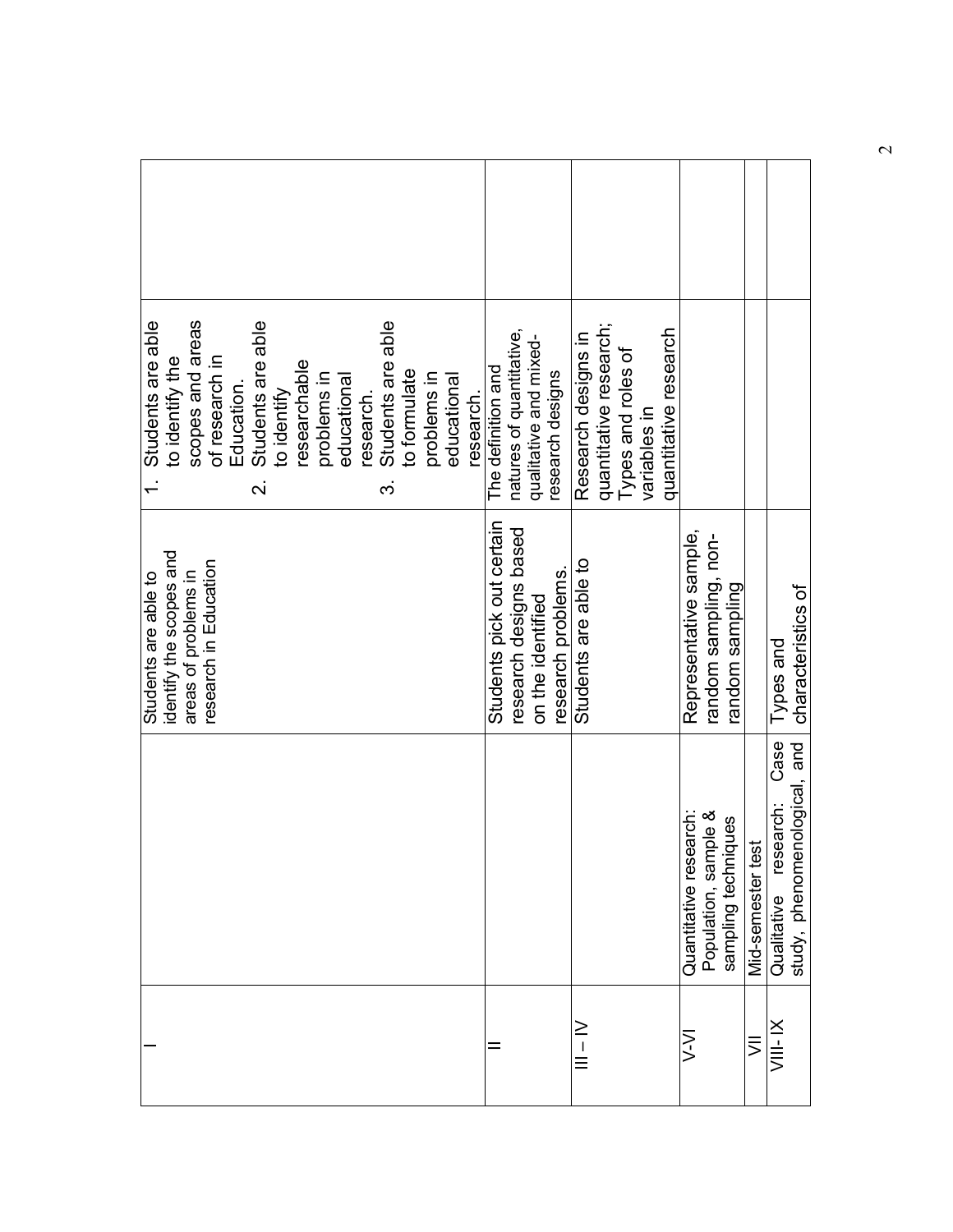| qualitative research             |                                                                  | nstruments, Developing<br>Types of research              | Validity and reliability.<br>research instruments, | Descriptive analysis, T-<br>test, Correlation |                                          |                         |
|----------------------------------|------------------------------------------------------------------|----------------------------------------------------------|----------------------------------------------------|-----------------------------------------------|------------------------------------------|-------------------------|
| designs<br>ethnography research. | Qualitative research: Subjects,<br>objects and units of analysis | quantitative, qualitative, and<br>Research instrument in | designs<br>mixed-research                          | Data analysis in quantitative<br>research     | Data analysis in qualitative<br>research | Writing research report |
|                                  | $X - X$                                                          | ₹                                                        |                                                    | NI-l⊠                                         | ⋧                                        | $\gtrapprox$            |

## III. Referensi / Sumber Bahan III. Referensi / Sumber Bahan

| ż  |
|----|
| ۰. |
|    |
|    |
|    |
|    |
| ŗ  |
|    |
| <  |
|    |

- a. Johnson, B & Christensen, L. (2008). Educational Research: Quantitative, qualitative and mixed-approaches 3<sup>rd</sup> Edition. Sage Publication: Los Angeles.  $\dot{\mathbf{e}}$ 
	- Publication: Los Angeles.<br>Gall, Gall & Borg. (2003). *Educational Research: An Introduction 7<sup>th</sup>*<br>Ed., New Yoork: Pearson Education Inc. b. Gall, Gall & Borg. (2003). Educational Research: An Introduction 7<sup>th</sup> Ed., New Yoork: Pearson Education Inc. .<br>م
- B. Anjuran: B. Anjuran:

 Journal articles in Educational Research Journal articles in Educational Research

## Evaluasi IV. Evaluasi  $\geq$

Learners' achievement is graded under the following consideration and aspects: Learners' achievement is graded under the following consideration and aspects: a. Individual and Group Assignments 20% Individual and Group Assignments 20% .<br>თ

 $\tilde{3}$